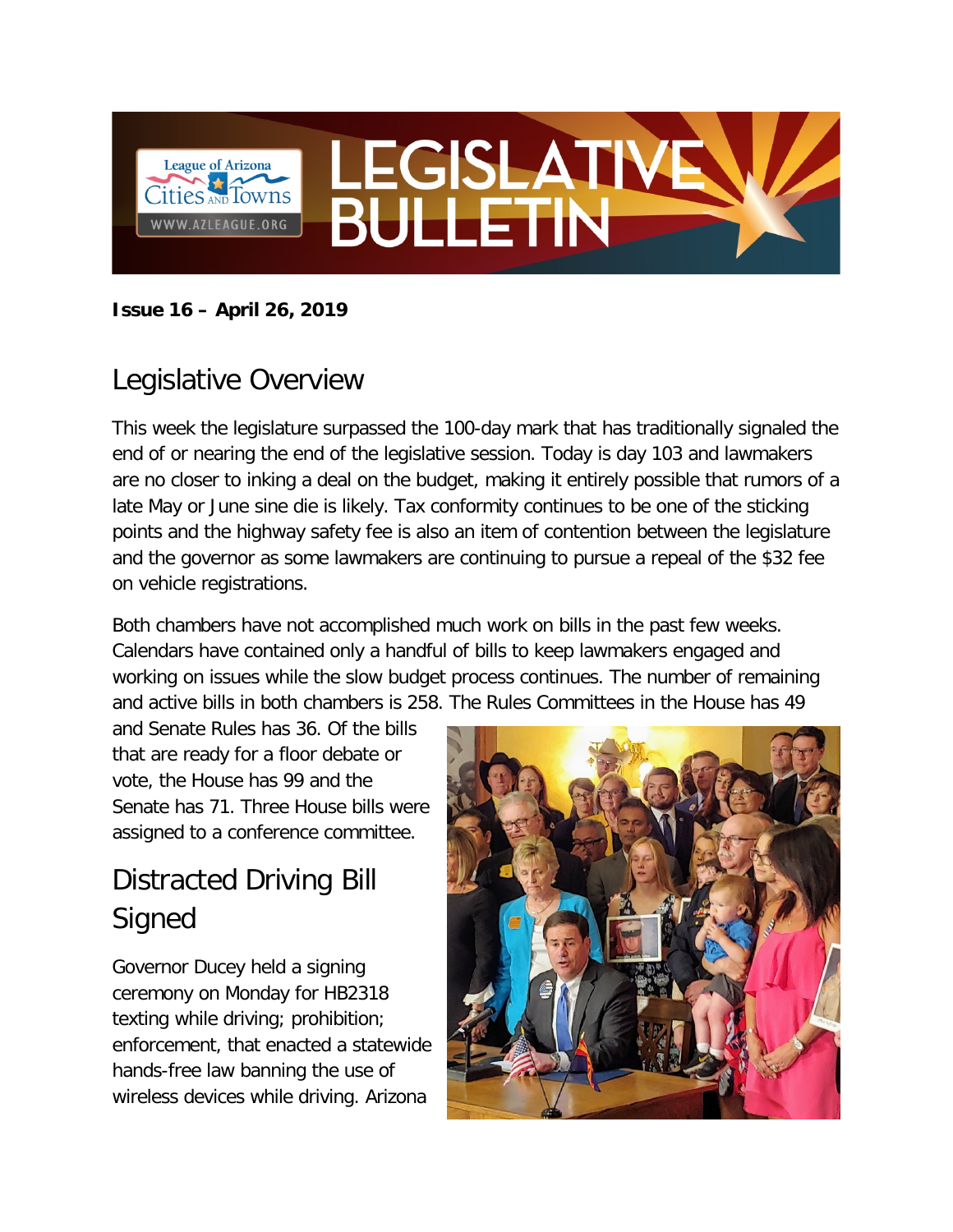was one of the last states in the nation to enact a ban – Montana and Missouri are the remaining states without a ban. House and Senate lawmakers that supported the bill, including Mayors Christian Price (Maricopa), Greg Mangarelli (Prescott), Cathy Carlat (Peoria) and Mayor Pro Tem Billie Orr (Prescott) attended the ceremony that included the families of distracted driving victims. Also attending was former State Senator Steve Farley who introduced and advocated for legislation to enact a ban during his tenure at the Capitol. This year's legislation was championed by Senator Kate Brophy McGee (R-Phoenix) and Representative Noel Campbell (R-Prescott).

The law took effect immediately after the governor's signature on Monday. Penalties are delayed until January 1, 2021. However, cities and towns that had an ordinance in effect prior to April 22 may continue to levy penalties for distracted driving.

## Electric Scooters

Starting prior to session and continuing into the early part of session, the League was engaged in discussions with lobbyists for various companies that provide dockless, electric scooters for rent. The impetus for legislation on this topic, as stated by the scooter interests, was to establish a definition of "electric scooter" in state statute and a baseline of regulations for their operation in areas without any existing regulations. After several rounds of discussions, a bill was finalized earlier this session. SB 1398 miniature scooters; electric standup scooters, sponsored by Sen. Tyler Pace (R-Mesa), received final approval in the House last week and was signed by the governor this week.

The bill establishes a definition of "electric standup scooter" and grants riders the same rights, privileges and duties as bicyclists. In short, this means electric scooters must ride wherever bikes are required to operate pursuant to local regulations and allows them to be ridden on multi-use paths unless restricted by local ordinance. The bill also, consistent with the treatment of bicycles, exempts scooters from vehicle registration, insurance, and driver's license requirements. SB 1398 also excludes electric scooters from the definition of moped, motorized skateboard, motorcycle, motor-driven cycle, motor vehicle and vehicle, and exempts riders from any helmet requirements that may apply to motorcycles and ATVs. Finally, and most importantly, the bill specifies that local governments can establish additional regulations on electric scooters.

Now that a baseline of regulations for electric scooters exists, there may be an expansion in where they are staged and operated. If your community has not already begun to discuss the regulation of scooters, now may be the time to start.